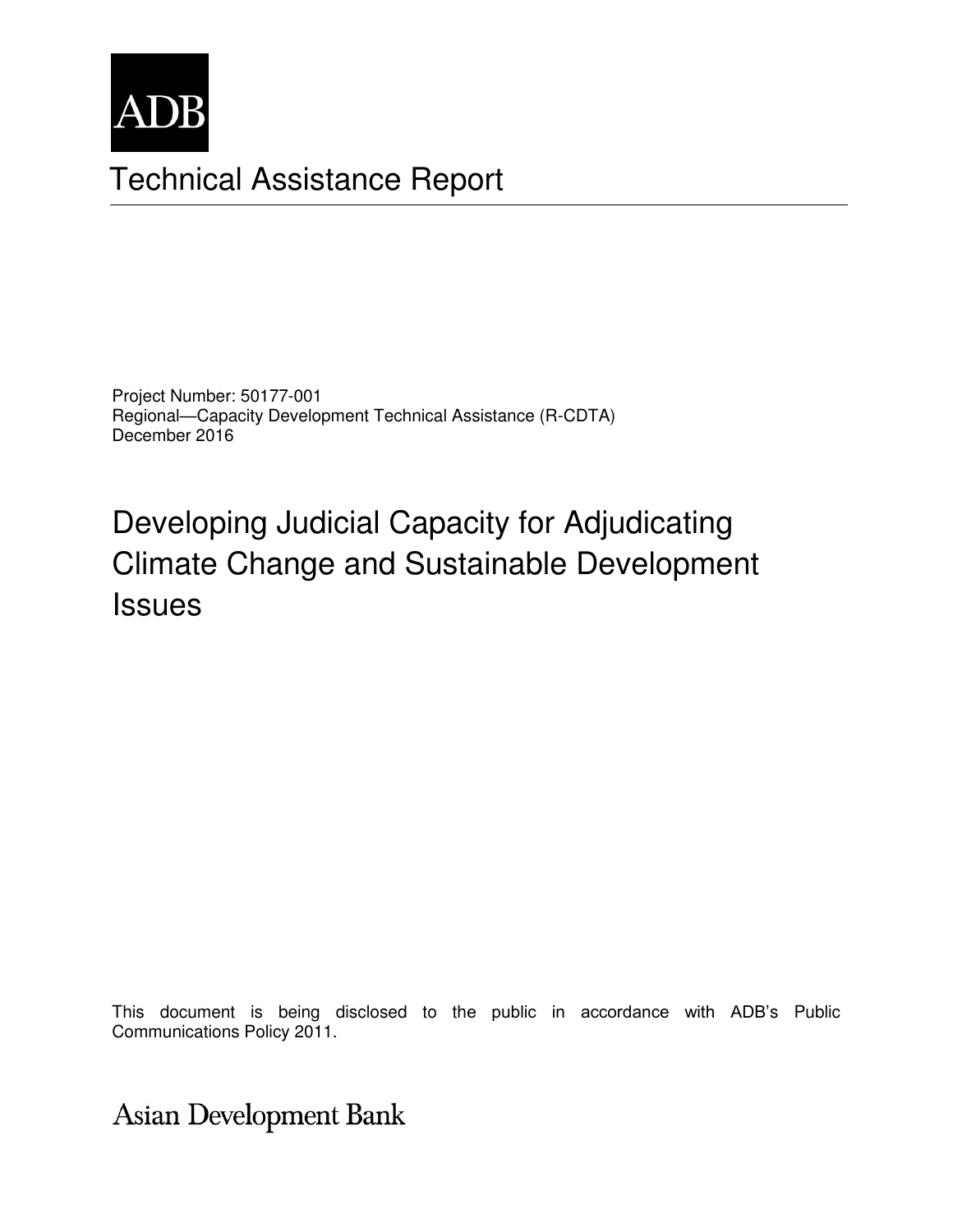#### **ABBREVIATIONS**

| <b>ADB</b>   | Asian Development Bank                           |
|--------------|--------------------------------------------------|
| <b>AJNE</b>  | Asian Judges Network on Environment              |
| <b>ASEAN</b> | <b>Association of Southeast Asian Nations</b>    |
| <b>CVF</b>   | Climate Vulnerable Forum                         |
| <b>DMC</b>   | developing member country                        |
| <b>OGC</b>   | Office of the General Counsel                    |
| <b>SAARC</b> | South Asian Association for Regional Cooperation |
| <b>TA</b>    | technical assistance                             |
| <b>TASU</b>  | technical assistance supervising unit            |

#### **NOTE**

In this report, "\$" refers to US dollars.

| <b>Vice-President</b>         | D. Stokes, Administration and Corporate Management |
|-------------------------------|----------------------------------------------------|
| <b>General Counsel</b>        | C. Stephens, Office of the General Counsel (OGC)   |
| <b>Deputy General Counsel</b> | R. Nagpal, OGC                                     |
| <b>Team leader</b>            | I. Ahsan, Senior Counsel, OGC                      |
| <b>Team member</b>            | M. Saniel-Gois, Legal Operations Officer, OGC      |

In preparing any country program or strategy, financing any project, or by making any designation of or reference to a particular territory or geographic area in this document, the Asian Development Bank does not intend to make any judgments as to the legal or other status of any territory or area.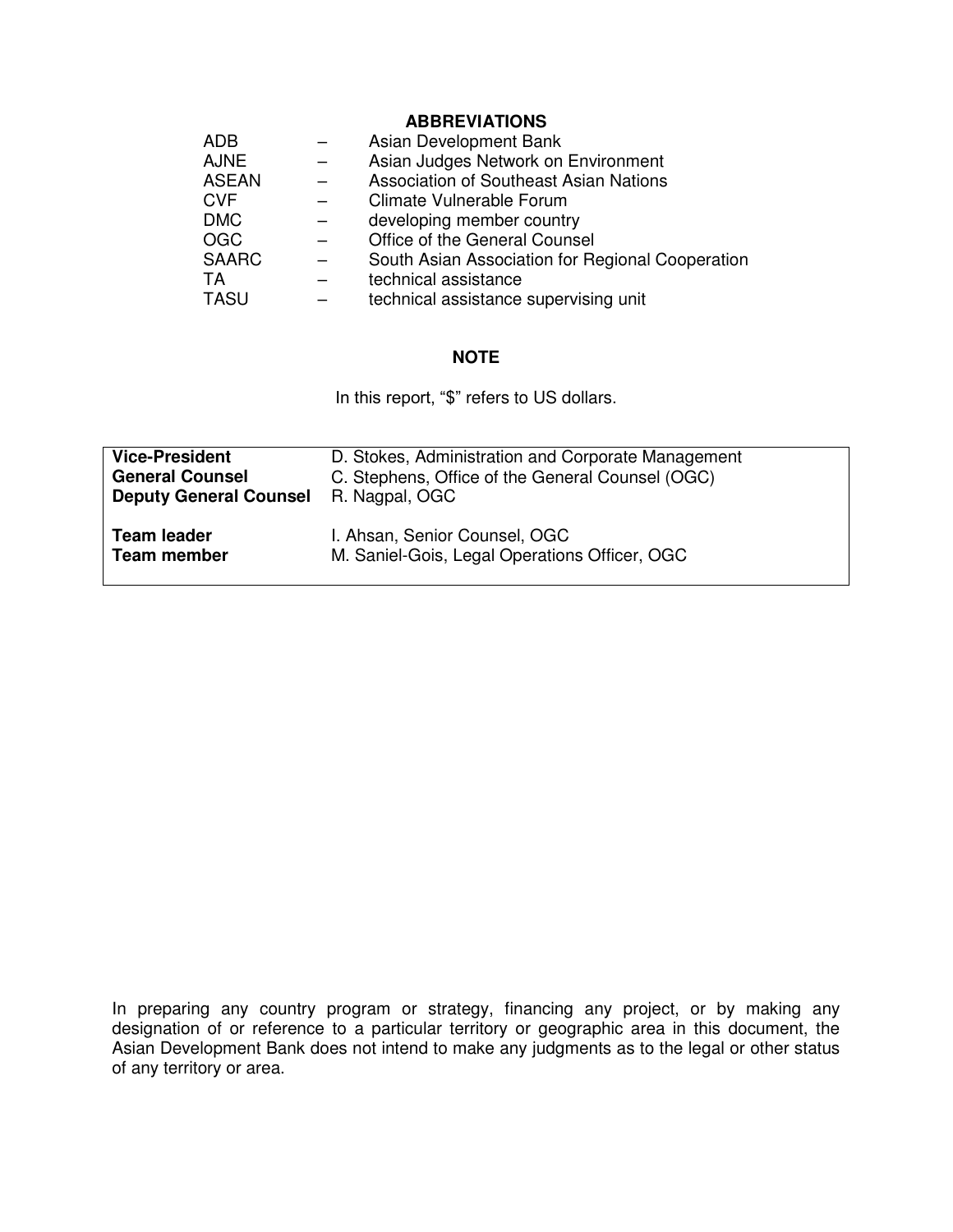# **CONTENTS**

# **Page**

# CAPACITY DEVELOPMENT TECHNICAL ASSISTANCE AT A GLANCE

| I.  | <b>INTRODUCTION</b>                                                                                                                      |                  |  |
|-----|------------------------------------------------------------------------------------------------------------------------------------------|------------------|--|
| ΙΙ. | <b>ISSUES</b>                                                                                                                            |                  |  |
| Ш.  | THE CAPACITY DEVELOPMENT TECHNICAL ASSISTANCE                                                                                            | 4                |  |
|     | Impact and Outcome<br>А.<br>В.<br>Methodology and Key Activities<br>C.<br>Cost and Financing<br><b>Implementation Arrangements</b><br>D. | 4<br>4<br>5<br>5 |  |
| IV. | THE PRESIDENT'S DECISION                                                                                                                 | 5                |  |
|     | <b>APPENDIXES</b>                                                                                                                        |                  |  |
| 1.  | Design and Monitoring Framework                                                                                                          |                  |  |
| 2.  | Cost Estimates and Financing Plan                                                                                                        |                  |  |
| 3.  | <b>Outline Terms of Reference for Consultants</b>                                                                                        | 10               |  |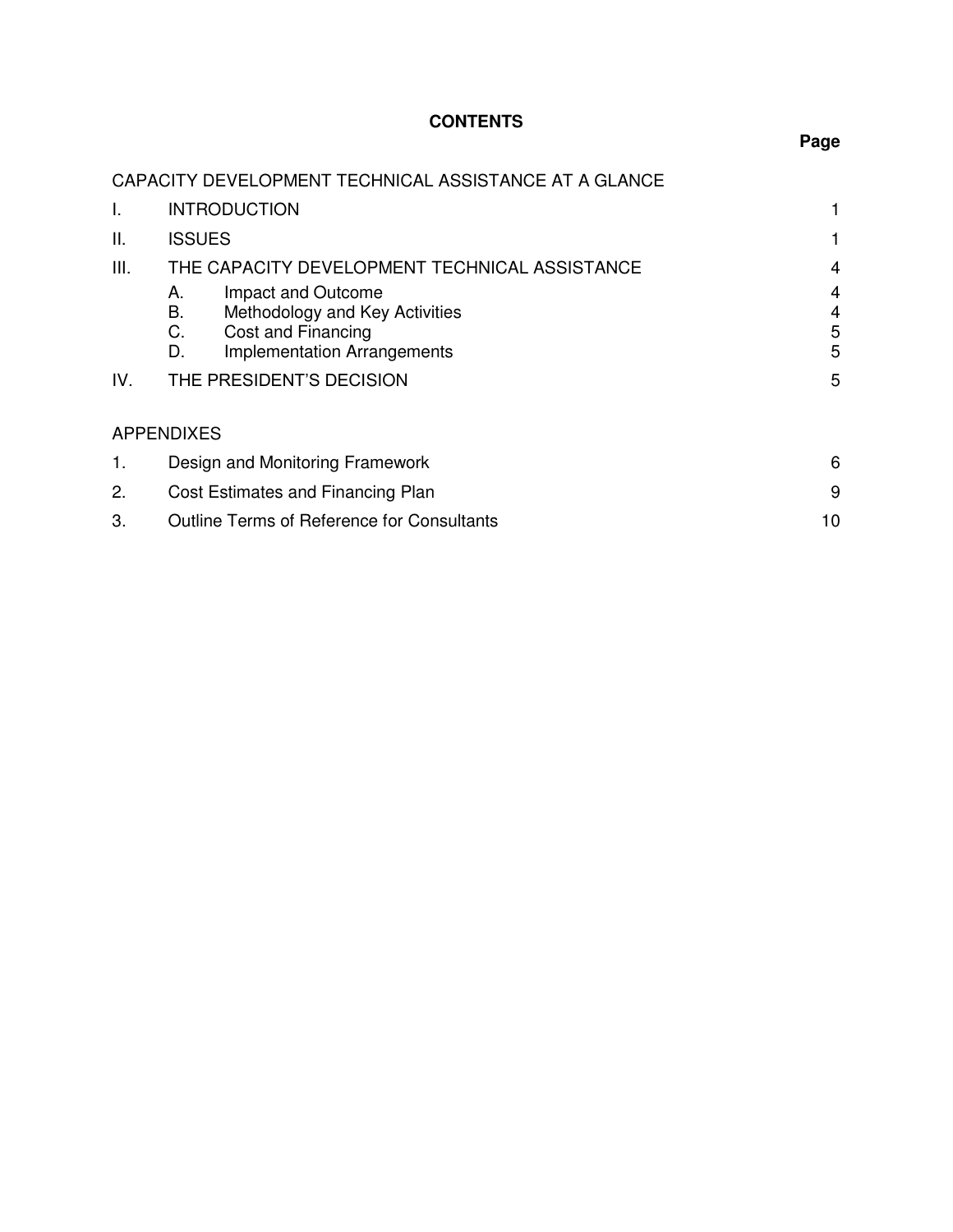#### **CAPACITY DEVELOPMENT TECHNICAL ASSISTANCE AT A GLANCE**

| 1. Basic Data                                                                           |                                                                                                                                                                                                                    |                                        | Project Number: 50177-001         |      |
|-----------------------------------------------------------------------------------------|--------------------------------------------------------------------------------------------------------------------------------------------------------------------------------------------------------------------|----------------------------------------|-----------------------------------|------|
| <b>Project Name</b>                                                                     | Developing Judicial Capacity for<br>Adjudicating Climate Change and<br>Sustainable Development Issues                                                                                                              | <b>Department</b><br>/Division         | OGC/OGC                           |      |
| Country                                                                                 | <b>REG</b>                                                                                                                                                                                                         | <b>Executing</b><br><b>Agency</b>      | Asian Development Bank            |      |
| 2. Sector                                                                               | Subsector(s)                                                                                                                                                                                                       |                                        | <b>ADB Financing (\$ million)</b> |      |
| Public sector                                                                           | Law and judiciary                                                                                                                                                                                                  |                                        |                                   | 0.94 |
| management                                                                              |                                                                                                                                                                                                                    |                                        | <b>Total</b>                      | 0.94 |
| 3. Strategic Agenda                                                                     | <b>Subcomponents</b>                                                                                                                                                                                               |                                        | <b>Climate Change Information</b> |      |
| Inclusive economic<br>growth (IEG)<br>Environmentally<br>sustainable growth<br>(ESG)    | Pillar 1: Economic opportunities,<br>including jobs, created and expanded<br>Environmental policy and legislation<br>Global and regional transboundary<br>environmental concerns<br>Natural resources conservation | Project                                | Climate Change impact on the      | Low  |
| 4. Drivers of Change                                                                    | <b>Components</b>                                                                                                                                                                                                  | <b>Gender Equity and Mainstreaming</b> |                                   |      |
| Governance and<br>capacity development<br>(GCD)<br>Knowledge solutions<br>(KNS)         | Client relations, network, and<br>partnership development to<br>partnership driver of change<br>Organizational development<br>Knowledge sharing activities                                                         |                                        | Some gender elements (SGE)        |      |
|                                                                                         |                                                                                                                                                                                                                    |                                        |                                   |      |
| 5. Poverty and SDG Targeting                                                            |                                                                                                                                                                                                                    | <b>Location Impact</b>                 |                                   |      |
| Geographic Targeting<br>Household Targeting<br><b>SDG Targeting</b><br><b>SDG Goals</b> | Yes<br><b>No</b><br>Yes<br>SDG13, SDG16, SDG17                                                                                                                                                                     | Regional                               |                                   | High |
| 6. TA Category:                                                                         | B                                                                                                                                                                                                                  |                                        |                                   |      |
| 7. Safeguard Categorization Not Applicable                                              |                                                                                                                                                                                                                    |                                        |                                   |      |
| 8. Financing                                                                            |                                                                                                                                                                                                                    |                                        |                                   |      |
| <b>Modality and Sources</b>                                                             |                                                                                                                                                                                                                    |                                        | Amount (\$ million)               |      |
| <b>ADB</b>                                                                              |                                                                                                                                                                                                                    |                                        | 0.94                              |      |
| Capacity development technical assistance: Technical Assistance Special                 |                                                                                                                                                                                                                    |                                        | 0.94                              |      |
| Fund                                                                                    |                                                                                                                                                                                                                    |                                        |                                   |      |
| <b>Cofinancing</b>                                                                      |                                                                                                                                                                                                                    |                                        | 0.00<br>0.00                      |      |
| None<br><b>Counterpart</b>                                                              |                                                                                                                                                                                                                    |                                        | 0.00                              |      |
| None                                                                                    |                                                                                                                                                                                                                    |                                        | 0.00                              |      |
| <b>Total</b>                                                                            |                                                                                                                                                                                                                    |                                        | 0.94                              |      |
| 9. Effective Development Cooperation                                                    |                                                                                                                                                                                                                    |                                        |                                   |      |
| Use of country procurement systems                                                      | No                                                                                                                                                                                                                 |                                        |                                   |      |
|                                                                                         | Use of country public financial management systems<br>No                                                                                                                                                           |                                        |                                   |      |
|                                                                                         |                                                                                                                                                                                                                    |                                        |                                   |      |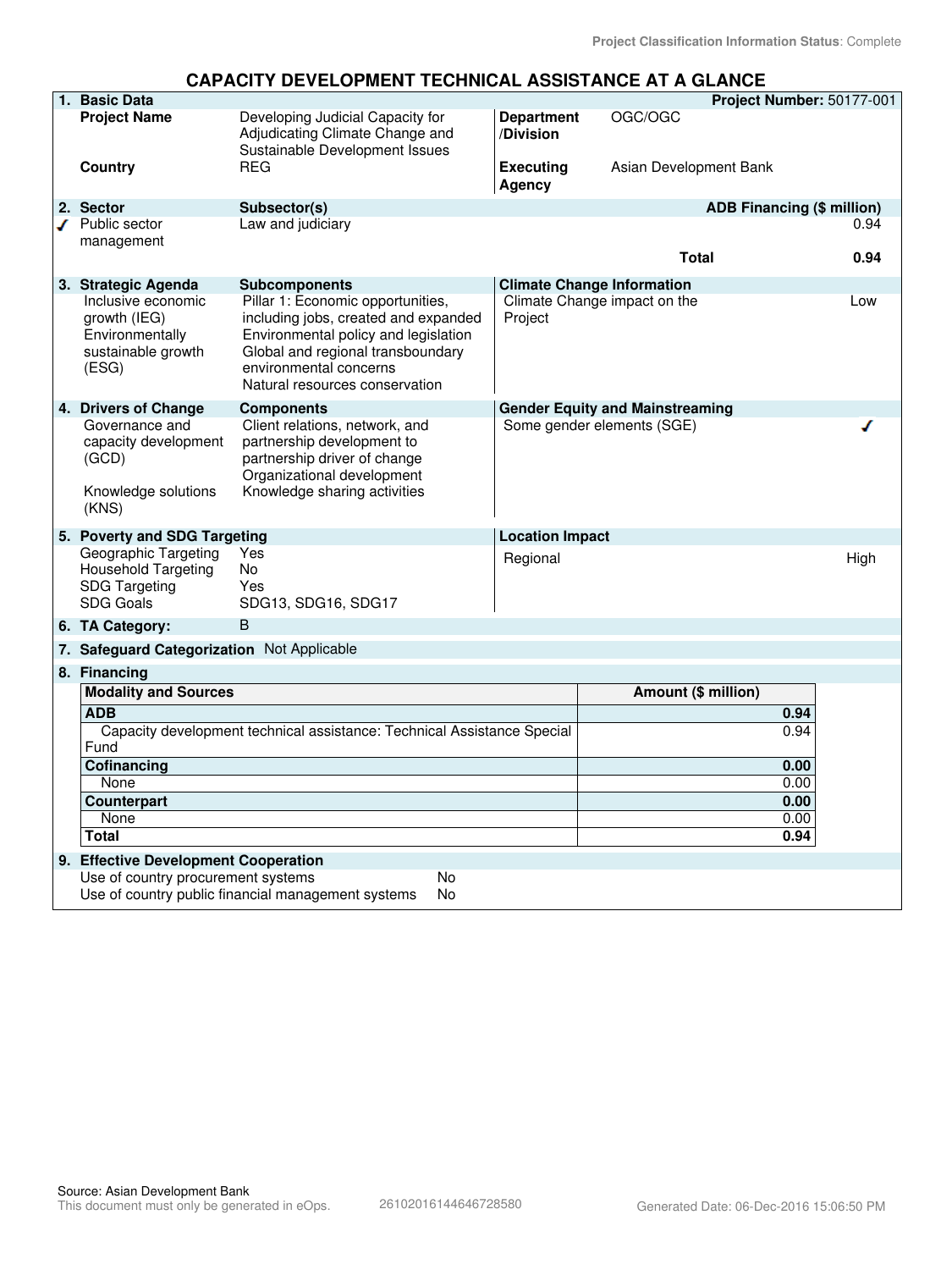#### **I. INTRODUCTION**

1. This regional capacity development technical assistance (TA) is designed to provide training and capacity-building programs on environmental and climate change issues and adjudication for sustainable development. It follows the Building Capacity for Environmental Prosecution, Adjudication, Dispute Resolution, Compliance, and Enforcement in Asia regional TA project,<sup>1</sup> which resulted in judges from Southeast and South Asia making significant developments in environmental law in their jurisdictions. Asian judiciaries want to continue this momentum and build on these gains. Judges throughout the region realize that more disputes related to climate change will be brought before the courts as the effects and impacts of climate change intensify. However, they need help in building their knowledge and capacity to understand the various aspects of this phenomenon, and have requested to institutionalize these training and capacity-building programs. This TA is designed to respond to this demand.

2. The Environment Operational Directions 2013–2020 of the Asian Development Bank (ADB) identified the strengthening of environmental governance and management capacity, and responding to the climate change imperative as focus areas to support systemic, long-term, and transformational change toward green growth in Asia and the Pacific.<sup>2</sup> Building sound environmental governance and management capacity will result in improved environmental and natural resource management, including the strengthening of country systems and capacities for environmental safeguards. Continued economic growth and poverty reduction in Asia and the Pacific will not be possible without efforts to address global warming and climate change.

3. Many developing member countries (DMCs) recognize the unique and distinct leadership role the judiciary plays in the environmental enforcement chain. ADB supports regional, subregional, and national work to help ensure greater environmental justice throughout the region. Useful examples include the Asian Judges Network on Environment and the judicial roundtables in Southeast Asia and South Asia, $3$  which have helped develop judicial experience in environmental decision-making and strengthen judicial capacity.

## **II. ISSUES**

4. The twin issues of environmental justice and climate change have risen in prominence from 2000 to 2010, especially with extreme weather events, intense heat waves, rising sea levels, and loss of wildlife and vegetation. The sense of urgency is not superficial or cosmetic: 2016 was the hottest year on record, and the average temperature across global land and ocean surfaces was 1.69 degrees  $F$  above the 20th century average.<sup>4</sup> Thus, an effective response to climate change is crucial, particularly in Asia and the Pacific where six of the top 10 countries most affected by climate change are located.<sup>5</sup> Of the 33 ADB DMCs, 20 belong to the

 $\overline{a}$ 

<sup>1</sup> Asian Development Bank (ADB). 2010. *Technical Assistance for Building Capacity for Environmental Prosecution, Adjudication, Dispute Resolution, Compliance, and Enforcement in Asia*. Manila*.*

<sup>2</sup> ADB. 2013. *Environment Operational Directions 2013–2020: Promoting Transitions to Green Growth in Asia and the Pacific*. Manila.

 $3$  The Southeast Asia chief justices' roundtables and the South Asia judicial roundtables on environmental justice were convened as a result of ADB's Building Capacity for Environmental Prosecution, Adjudication, Dispute Resolution, Compliance, and Enforcement in Asia regional TA project (footnote 1).

<sup>4</sup> *National Oceanic and Atmospheric Administration*. 2017. 2016 Marks Three Consecutive Years of Record Warmth for the Globe. 18 January. http://www.noaa.gov/stories/2016-marks-three-consecutive-years-of-record-warmth-for-

globe. 5 Germanwatch. 2015. *Global Climate Risk Index 2016: Who Suffers Most from Extreme Weather Events? Weather-Related Loss Events in 2014 and 1995 to 2014*. Bonn. [https://germanwatch.org/fr/download/13503.pdf.](https://germanwatch.org/fr/download/13503.pdf) In order of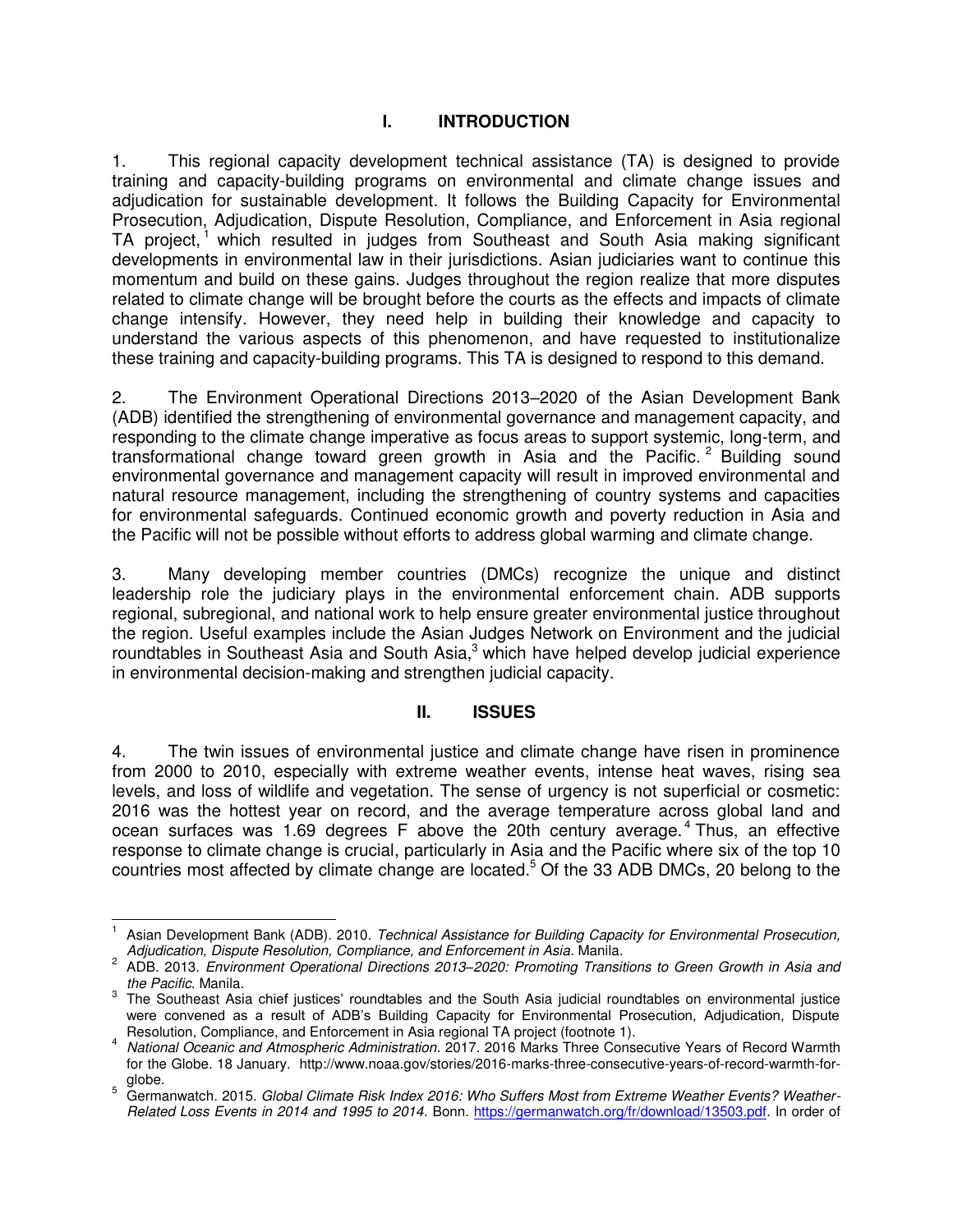Climate Vulnerable Forum  $(CVF)$ .<sup>6</sup> CVF countries are located in the climate front line and are disproportionately affected by climate change.

5. Beyond the typical consequences of climate change lie a wide range of social impacts that shape how climate change issues come before courts. Climate change issues do not come merely in the form of environmental cases; they may also be integrated within broader questions such as economic, political, and social rights; the legality of legislative and regulatory frameworks; and the rights and duties of public officials under constitutional and administrative law. At the forefront of these issues are the interconnected aspects of community displacement, forced migration, and the disproportionate impact of climate change on vulnerable groups such as women, children, the poor, and indigenous peoples. In addition, droughts, floods, and land losses from accretion and avulsion have given rise to new legal questions relating to entitlements and remedies available to vulnerable groups. That is, do international human rights law and refugee law recognize climate change refugees? If so, what are their rights (if any) under conventional and customary international law? What are the concomitant duties of neighboring states, as well as their state of nationality?

6. It would thus be short-sighted and ill-advised to conceive of these issues as purely scientific. Climate change traverses a wide swath of policy questions, including sustainable development, corporate governance, urban and rural planning, taxation, green investment and finance, and even constitutional discourse. This, along with the attendant economic and social consequences triggered by climate change (e.g., community displacement, loss of livelihood, decreased labor productivity), demonstrates the need for a multidisciplinary approach combining economics, science, law, and policy.

7. ADB's institutional documents recognize the need for an integrated climate change approach. Strategy 2020 establishes good governance and capacity development as a driver for change, and environment (including climate change) as a core operational area.<sup>7</sup> Further, faced with the increasingly serious environmental challenges besetting the region, ADB's Midterm Review of Strategy 2020 encourages scaling up assistance for climate change adaptation and mitigation. <sup>8</sup> ADB's Environment Operational Directions 2013–2020 identifies strengthened environmental governance and management capacity as key to promoting the transition to green growth and addressing the causes and consequences of climate change (footnote 2).

8. Essential to the success of a multidisciplinary climate change approach is a credible rule of law system that ensures compliance with, and effective enforcement of, environmental laws and regulations. Judiciaries and specialized environmental tribunals therefore take on a fundamental role in environmental governance. Judges not only promulgate decisions in environmental cases (as well as other cases with an environmental nexus), but they also influence the gravity with which prosecutors, law enforcers, public interest groups, academia, and other stakeholders view environmental crimes and other climate change issues. Moreover, judicial review of environmental impact assessments and administrative decisions affects the speed and consequences of rural and urban development on people and the environment.

 $\overline{a}$ 

ranking, the six countries are Myanmar, the Philippines, Bangladesh, Viet Nam, Pakistan, and Thailand. The Longterm Climate Risk Index assessed climate vulnerability using 1995–2014 data.

<sup>&</sup>lt;sup>6</sup> Climate Vulnerable Forum. CVF Participating Countries. [http://www.thecvf.org/web/climate-vulnerable-forum/cvf](http://www.thecvf.org/web/climate-vulnerable-forum/cvf-participating-countries/)[participating-countries/.](http://www.thecvf.org/web/climate-vulnerable-forum/cvf-participating-countries/)

<sup>7</sup> ADB. 2008. *Strategy 2020: The Long-Term Strategic Framework of the Asian Development Bank, 2008–2020.* Manila.

<sup>8</sup> ADB. 2014. *Midterm Review of Strategy 2020: Meeting the Challenges of a Transforming Asia and Pacific*. Manila.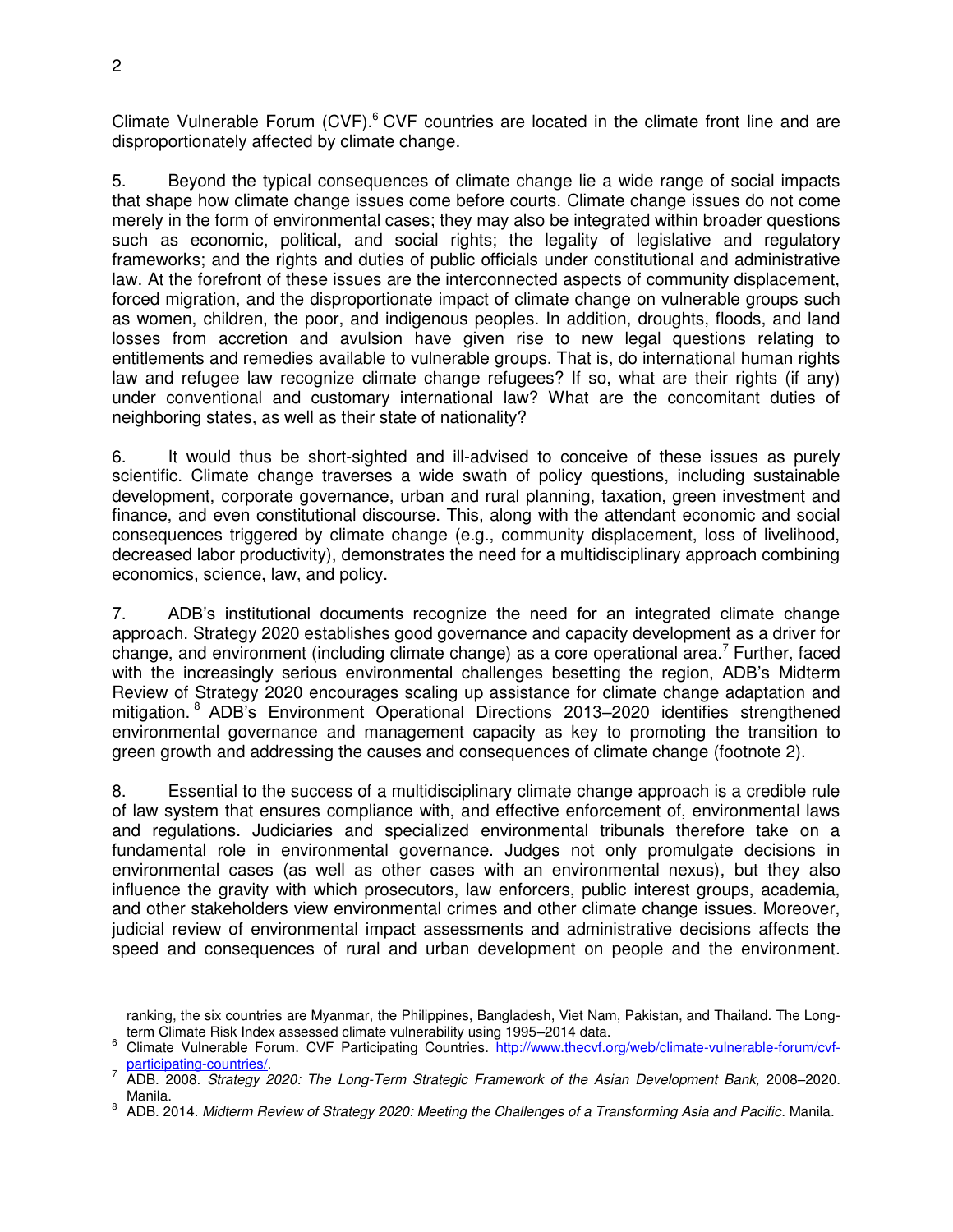Judges' understanding of environmental valuation and damage assessment issues also steers compliance with environmental laws and regulations.

9. However, climate change law and policy is a fast-evolving field that judges may not have formally studied in law school, much more engaged with through specialized training in judicial academies. They may not even have access to reliable and accurate information about the scientific basis and consequences of climate change; the differences and the nexus between climate change law and environmental law; the adaptation and mitigation initiatives undertaken to address the problem; the legal and regulatory framework on which these initiatives are predicated; and how scientific, expert, and technical evidence dovetail with existing evidentiary rules. Related issues are environmental valuation and damage assessment, expert testimony, environmental impact assessments, and the implications of the Paris climate agreement<sup>9</sup> on judiciaries and case adjudication. This situation may undermine judges' efforts to comprehend the relevance and broader implications of the evidence presented, and prevent them from gaining a more nuanced appreciation of the case itself.

10. The evolving nature of climate change litigation (e.g., the status of climate change refugees and the states' obligations under international and domestic law) requires a thorough and programmatic approach to judicial training and capacity building. Generally, climate change law related to mitigation is more developed than law related to adaptation and disaster risk management.<sup>10</sup> Further, climate science usually evolves faster than legislative and regulatory frameworks. Climate change adaptation in environmental law often also involves tightening current standards of environmental protection and damage prevention. This requires examining the legal implications of adaptation, loss, and damage in DMCs, particularly in the context of the Warsaw International Mechanism for Loss and Damage.<sup>11</sup> These factors necessitate that judges be apprised of international legal principles or other innovative tools that may be used to adjudicate climate change cases in the absence of clear domestic law, especially in cases involving adaptation measures. Thus, the significance of engaging judges and enhancing their capacity in climate change law and policy cannot be overemphasized, especially in light of country imperatives under the Paris Agreement and the climate vulnerability of ADB DMCs.

11. A related issue is the manner by which climate change training is undertaken. ADB's Office of the General Counsel (OGC) seeks to complement ad hoc seminars with the institutionalization of climate change law and policy in the DMCs' respective judicial academies. Support will include the development of subject country-specific curricula, as well as presentations and related materials. Doing so ensures that training is structured, cohesive, and locally sustainable, and that knowledge is shared with all members of the judiciary regardless of the judges' personal resource constraints.

[http://unfccc.int/adaptation/workstreams/loss\\_and\\_damage/items/8134.php.](http://unfccc.int/adaptation/workstreams/loss_and_damage/items/8134.php)

 $\overline{a}$ 9 United Nations Framework Convention on Climate Change. The Paris Agreement. [http://unfccc.int/paris\\_agreement/items/9485.php.](http://unfccc.int/paris_agreement/items/9485.php)

<sup>&</sup>lt;sup>10</sup> Laws relating to disaster risk management have a long history in many DMCs, such as back to 1978 in the Philippines and 1103 (over 900 years) in Viet Nam, when the first law on dikes was promulgated and where in the 19th century damaging a dike carried the death sentence. Disaster risk management laws typically focused on disaster response, and only more recently have been broadened to include disaster risk reduction.

<sup>11</sup> United Nations Framework Convention on Climate Change. Warsaw International Mechanism for Loss and Damage Associated with Climate Change Impacts.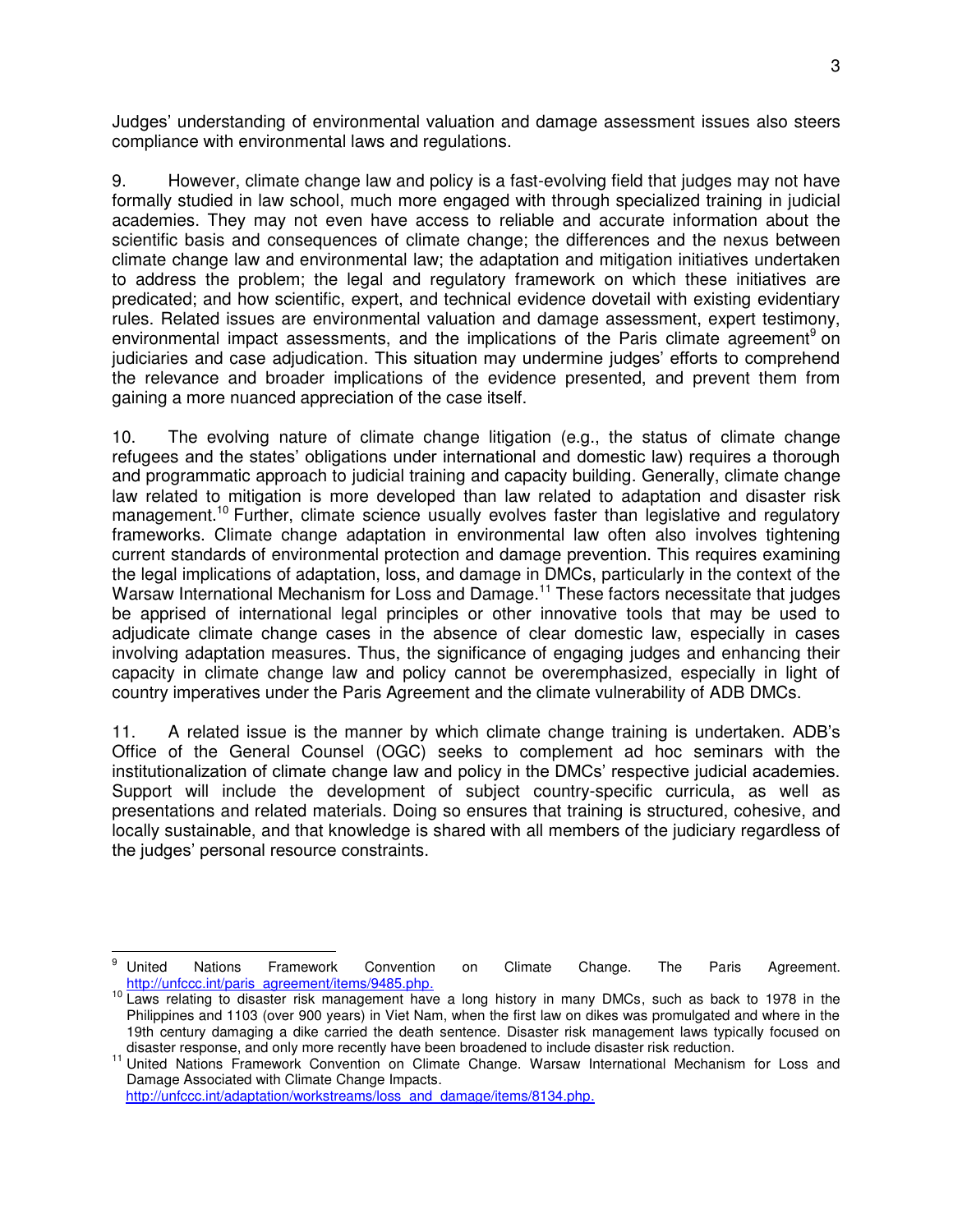#### **III. THE CAPACITY DEVELOPMENT TECHNICAL ASSISTANCE**

#### **A. Impact and Outcome**

12. The impact of this demand-driven TA project will be law and policy reforms and the rule of law strengthened through the effective adjudication of climate change and sustainable development issues. It builds on the gains of the environmental prosecution TA (footnote 1), especially in terms of sustaining and advancing earlier accomplishments in environmental adjudication and rule of law decision-making.

13. The outcome will be seminal jurisprudence that is responsive to climate change and sustainable development issues developed by judiciaries in Asia and the Pacific.

#### **B. Methodology and Key Activities**

14. The TA will assist judiciaries in developing seminal jurisprudence that is responsive to climate change and sustainable development issues by (i) exposing them to global and regional developments in this field, especially emerging concepts, principles, and jurisprudence from different jurisdictions and international tribunals, through their participation in national, regional, and international conferences; (ii) identifying country-specific capacity gaps and addressing them in a manner that institutionalizes training and lessons learned, which will then cascade to the lowest-level courts; and (iii) preparing knowledge products that they can easily refer to while they adjudicate disputes with climate change and sustainable development components.

15. **Output 1: Capacity of the judiciary to respond to climate change and sustainable development issues increased and improved**. This output includes support for (i) identifying needs and gaps in the judicial systems of participating countries;<sup>12</sup> (ii) organizing national, regional, and international conferences; and enabling the participation of judges, legal professionals, concerned government ministries, civil society organizations, and experts in related fields in such events; (iii) holding country-specific activities such as training programs, workshops, and seminars for judges, judicial officers, and legal professionals; (iv) establishing linkages between the Asian Judges Network on Environment and other regional and international networks and organizations, such as the Asian Environmental Compliance and Enforcement Network and the Global Judicial Institute for the Environment; and (v) managing cross-judiciary and intercountry training, knowledge-sharing, and enrichment activities.

16. **Output 2: Training and capacity-building programs institutionalized**. This output includes (i) developing regional and country-specific environmental and climate change law curricula and corresponding materials for judicial training programs to be institutionalized in judicial academies; (ii) developing a database of environment and climate change experts to facilitate training; (iii) establishing linkages and partnerships with and between existing judicial academies in the region, and fostering relationships with similar institutions around the world; and (iv) providing assistance in the designation of specialized judges through "green benches" or otherwise,<sup>13</sup> with the support of environment and climate change-trained judges.

 $\overline{a}$  $12$  A country's participation will depend on demand from that country, to be confirmed through a needs assessment. The exact number of participating countries in relation to the TA project is yet to be determined, given that the project is demand-driven. The project is anticipated to have at least four pilot countries for outputs 1–3.

 $13$  A "green bench" is understood to mean a court or tribunal that specializes in handling cases and disputes related to the environment and natural resources.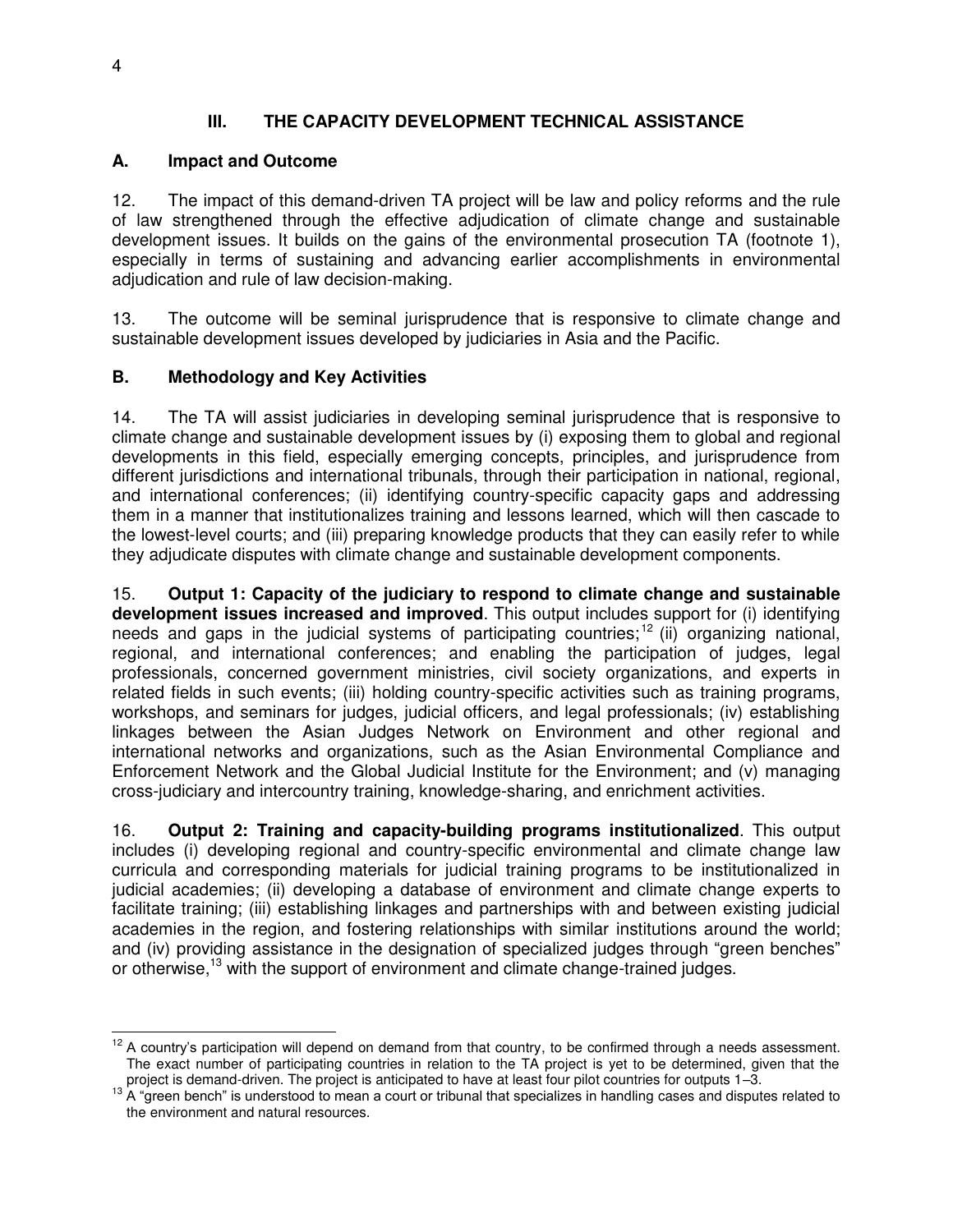17. **Output 3: Regional and country-specific knowledge products prepared and disseminated**. This output includes (i) disseminating interregional, regional, and/or countryspecific bench books on environmental and climate change adjudication; <sup>14</sup> (ii) preparing information and education materials on environmental and climate change law such as PowerPoint presentations, videos, brochures, and handbooks; and (iii) providing support for a dedicated website of resources and materials on environmental and climate change law and adjudication.

# **C. Cost and Financing**

18. The TA is estimated to cost \$944,000, which will be financed on a grant basis by ADB's Technical Assistance Special Fund (TASF-V).<sup>15</sup> The participating governments may provide counterpart support in the form of counterpart staff, local communications, organization of workshops, office space for consultants, and other in-kind contributions.

# **D. Implementation Arrangements**

19. ADB, through OGC, will be the executing agency for this TA. Relevant judiciaries, academia, networks, or selected civil society organizations will be the implementing partners. OGC will consult and seek the advice of relevant ADB regional departments in identifying country needs and demands, and in implementing the activities. OGC will be responsible for administering and supervising the TA, and will be accountable for the delivery of the TA outputs. The TA will be implemented from January 2017 to January 2020.

20. National consultants will be recruited for 54 person-months. Three national consultants will be recruited for 12 person-months each on an intermittent basis to provide legal and policy support for the implementation of the TA. To conduct in-country training seminars and activities, four national consultants, one in each participating country, will be recruited for 3 person-months, each on an intermittent basis. One national consultant will be recruited for 6 person-months on an intermittent basis to develop and maintain a website. Two international consultants will be recruited for 6 person-months each on an intermittent basis. The terms of reference are in Appendix 3. The consultants will be recruited using the individual consultant selection method following ADB's Guidelines on the Use of Consultants (2013, as amended from time to time).<sup>16</sup> All goods and equipment to be procured under the TA will be procured following ADB's Procurement Guidelines (2015, as amended from time to time). Disbursement under the TA will follow ADB's *Technical Assistance Disbursement Handbook* (2010, as amended from time to time). OGC will work closely with the implementing partners and consultants to be recruited under the TA to ensure that the TA outputs are delivered on schedule.

# **IV. THE PRESIDENT'S DECISION**

21. The President, acting under the authority delegated by the Board, has approved the provision of technical assistance not exceeding the equivalent of \$944,000 on a grant basis for Developing Judicial Capacity for Adjudicating Climate Change and Sustainable Development Issues, and hereby reports this action to the Board.

 $\overline{a}$ <sup>14</sup> A bench book provides a judge with an overview and reference of relevant procedures to serve as a guide in the disposition of cases. Some bench books provide both procedural and substantive references for the judge.

<sup>&</sup>lt;sup>15</sup> No objection will be obtained from the government of the participating country before financing any activity in that country.

<sup>&</sup>lt;sup>16</sup> To reduce the administrative burden and improve economy, efficiency, and value for money, consulting services under the TA will be engaged under output-based (lump-sum) contracts, where appropriate.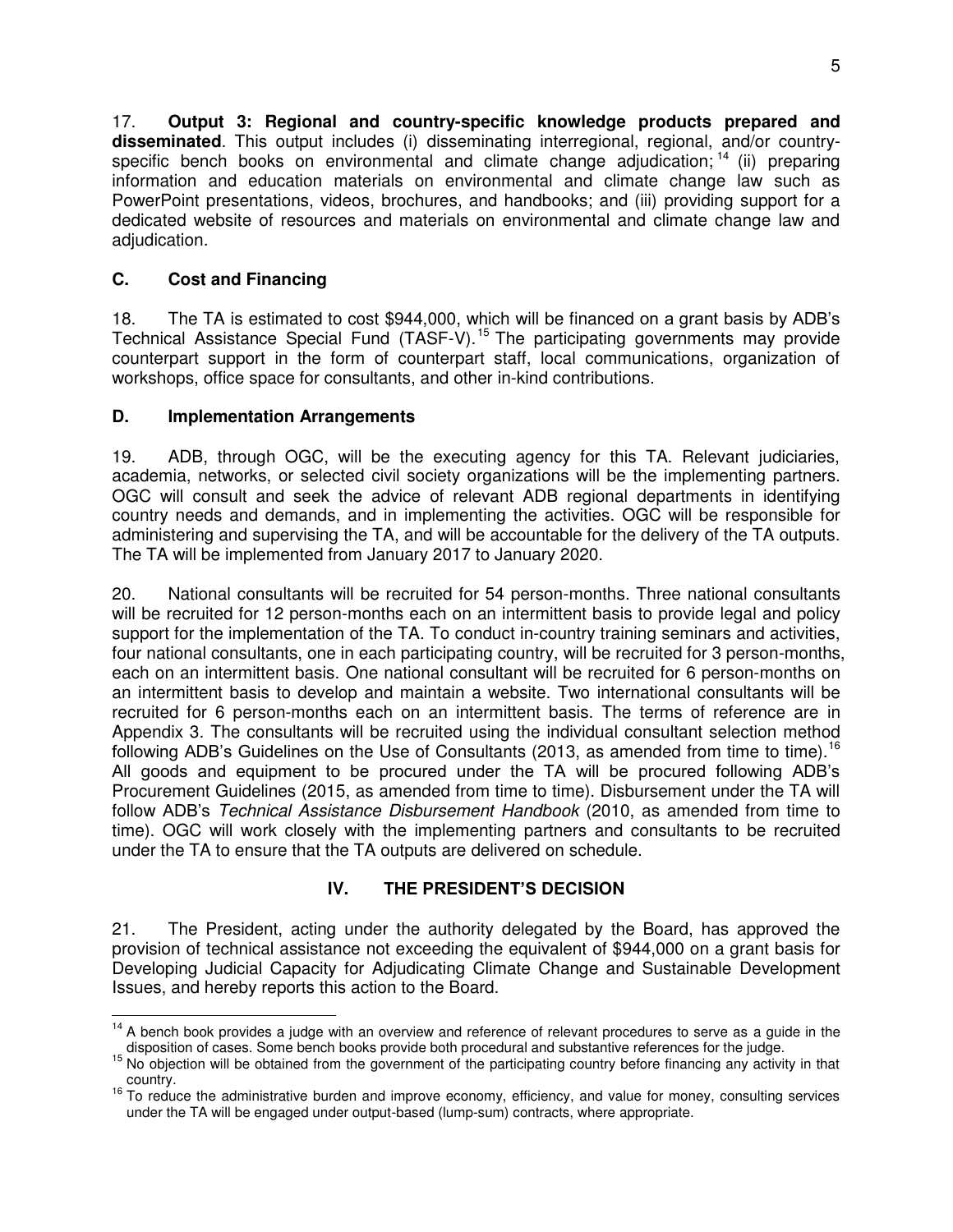# **DESIGN AND MONITORING FRAMEWORK**

| Impact the TA is Aligned with<br>Law and policy reform and the rule of law strengthened through the effective adjudication of climate<br>change and sustainable development issues (Strategy 2020; Midterm Review of Strategy 2020; |                                                                                                                                                                                                                                               |                                                                                                                                                     |                                                                                                                                             |  |
|-------------------------------------------------------------------------------------------------------------------------------------------------------------------------------------------------------------------------------------|-----------------------------------------------------------------------------------------------------------------------------------------------------------------------------------------------------------------------------------------------|-----------------------------------------------------------------------------------------------------------------------------------------------------|---------------------------------------------------------------------------------------------------------------------------------------------|--|
|                                                                                                                                                                                                                                     | Environment Operational Directions 2013-2020 and Sustainable Development Goals) <sup>a</sup>                                                                                                                                                  |                                                                                                                                                     |                                                                                                                                             |  |
| <b>Results Chain</b>                                                                                                                                                                                                                | <b>Performance Indicators</b><br>with Targets and Baselines Reporting Mechanisms                                                                                                                                                              | <b>Data Sources and</b>                                                                                                                             | <b>Risks</b>                                                                                                                                |  |
| <b>Outcome</b>                                                                                                                                                                                                                      |                                                                                                                                                                                                                                               |                                                                                                                                                     |                                                                                                                                             |  |
| Seminal<br>jurisprudence that is<br>responsive to climate<br>change and<br>sustainable<br>development issues<br>developed by<br>judiciaries in Asia and<br>the Pacific                                                              | By 2019<br>a. Quality of jurisprudence<br>on climate change and<br>sustainable development<br>issues improved compared<br>with the years 2000-2010<br>b. Judges from<br>participating countries in                                            | a. Reports of decided<br>cases; AJNE website<br>b. News reporting,<br>publications, and third-                                                      | Law schools and law<br>curricula do not train<br>lawyers and judges in<br>climate change and<br>sustainable<br>development legal<br>issues. |  |
|                                                                                                                                                                                                                                     | Asia and the Pacific<br>recognized internationally<br>as experts in the<br>adjudication of climate<br>change and sustainable<br>development issues                                                                                            | party accounts<br>(e.g., experts,<br>professors, scientists,<br>and journalists)                                                                    |                                                                                                                                             |  |
| <b>Outputs</b>                                                                                                                                                                                                                      |                                                                                                                                                                                                                                               |                                                                                                                                                     |                                                                                                                                             |  |
| 1. Capacity of judges<br>and legal and judicial<br>officers to respond to<br>climate change and<br>sustainable<br>development issues<br>increased and<br>improved                                                                   | 1a. Judges from<br>participating countries<br>participated in at least<br>three global environmental<br>and climate change<br>discussions, conferences,<br>and training programs                                                              | 1a. Event reporting and<br>results documents                                                                                                        |                                                                                                                                             |  |
|                                                                                                                                                                                                                                     | 1b. Adjudicatory skills of<br>judiciaries from at least<br>four participating countries<br>enhanced through training<br>in social, scientific, and<br>economic aspects of<br>environment and climate<br>change issues                         | 1b. Records of training<br>programs, seminars,<br>workshops, and<br>roundtables                                                                     |                                                                                                                                             |  |
|                                                                                                                                                                                                                                     | 1c. Sustained linkages<br>developed between AJNE<br>and other regional and<br>international organizations,<br>such as Asian<br><b>Environmental Compliance</b><br>and Enforcement Network<br>and Global Judicial<br>Institute for Environment | 1c. Constitution<br>documents of regional<br>and international<br>organizations, which<br>would include AJNE<br>judges' participation and<br>inputs |                                                                                                                                             |  |
| 2. Training and<br>capacity-building<br>programs                                                                                                                                                                                    | 2a. Curricula and modules<br>on environmental justice,<br>climate change, and                                                                                                                                                                 | 2a. Training documents,<br>including curricula and<br>modules                                                                                       |                                                                                                                                             |  |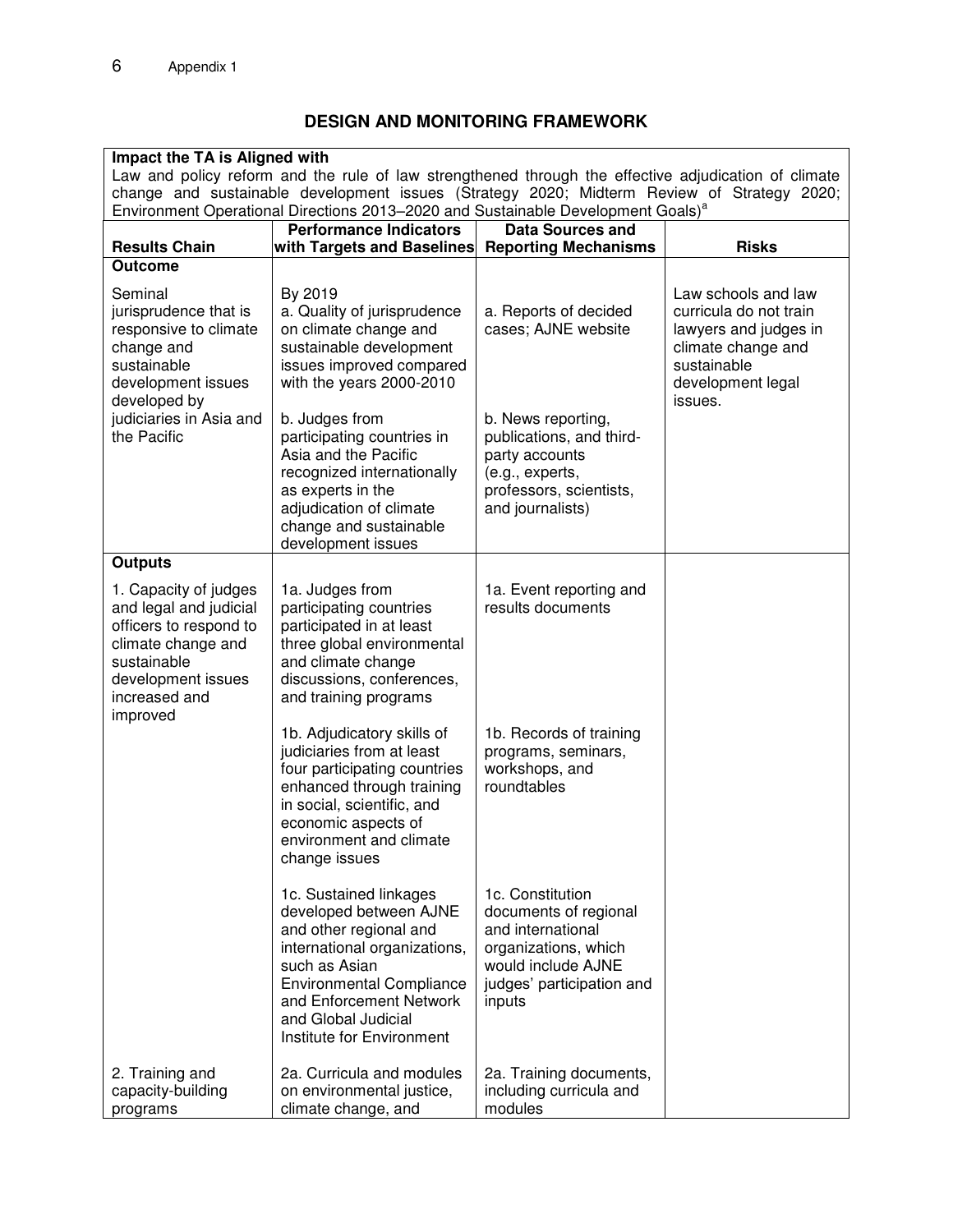|                                                                                           | <b>Performance Indicators</b>                                                                                                                                                                                                              | <b>Data Sources and</b>                                                                                                                                                                                                                                                                                                                    |              |
|-------------------------------------------------------------------------------------------|--------------------------------------------------------------------------------------------------------------------------------------------------------------------------------------------------------------------------------------------|--------------------------------------------------------------------------------------------------------------------------------------------------------------------------------------------------------------------------------------------------------------------------------------------------------------------------------------------|--------------|
| <b>Results Chain</b><br>institutionalized                                                 | with Targets and Baselines<br>sustainable development<br>developed for judiciaries of<br>at least two countries, to<br>be institutionalized in<br>judicial academies                                                                       | <b>Reporting Mechanisms</b>                                                                                                                                                                                                                                                                                                                | <b>Risks</b> |
|                                                                                           | 2b. Specialized judges<br>(through "green benches"<br>[a court or tribunal that<br>specializes in handling<br>cases and disputes related<br>to the environment and<br>natural resources] or<br>otherwise) identified in two<br>judiciaries | 2b. Report of judiciary<br>concerned on the<br>designation of<br>specialized judges<br>and/or benches                                                                                                                                                                                                                                      |              |
| 3. Regional and<br>country-specific<br>knowledge products<br>prepared and<br>disseminated | 3a. Research body of<br>materials to be used as<br>resources by judges in<br>deciding climate change<br>and sustainable<br>development issues<br>disseminated                                                                              | 3a. Report of completion<br>of a publication on<br>environmental justice,<br>climate change, and<br>sustainable<br>development, such as<br>an environmental law<br>bench book [an overview<br>and reference of<br>relevant procedures to<br>serve as a guide in the<br>disposition of cases] or<br>climate change litigation<br>bench book |              |
|                                                                                           | 3b. At least two<br>information and education<br>materials on climate<br>change and the law<br>prepared                                                                                                                                    | 3b. Distribution and<br>circulation reports of<br>concerned judiciaries                                                                                                                                                                                                                                                                    |              |
|                                                                                           | 3c. At least one<br>environmental justice and<br>climate change<br>adjudication publication<br>completed and distributed                                                                                                                   | 3c. Inclusion in judicial<br>library catalogs and/or<br>online resource<br>materials databases<br>such as EBSCO and<br><b>JSTOR</b>                                                                                                                                                                                                        |              |

#### **Key Activities with Milestones**

- **1. Skills of judges and legal and judicial officers to respond to climate change and sustainable development issues increased and improved**
- 1.1 Establish linkages between AJNE and relevant institutions (month 2 onward)
- 1.2 Identify needs and gaps in the judicial systems (month 6)
- 1.3 Provide support for the participation of the judiciary in regional conferences (month 8 onward)
- 1.4 Conduct in-country judicial training in four countries (month 10 onward)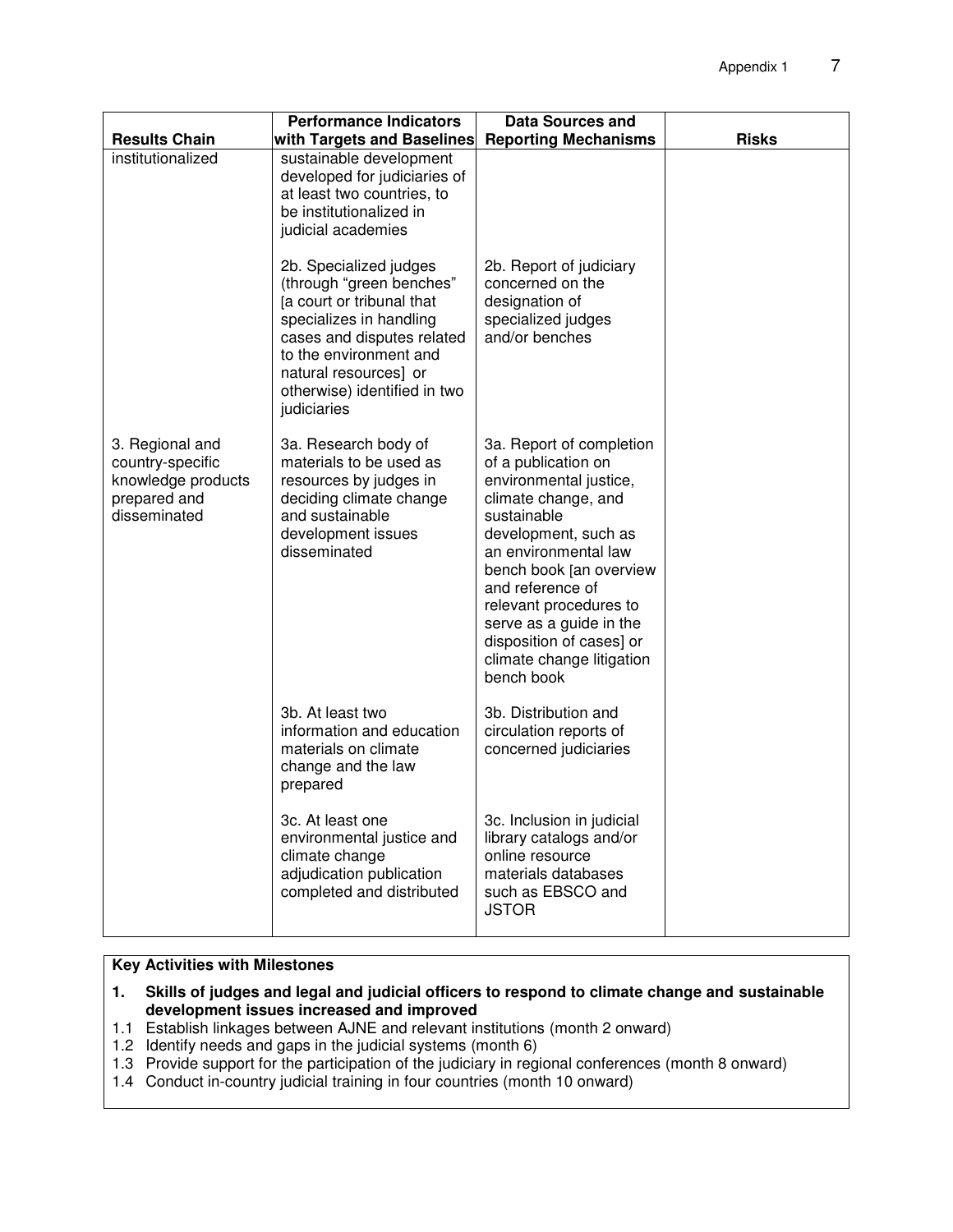#### **2. Training and capacity-building programs institutionalized**

- 2.1 Develop a database of environment and climate change experts to facilitate training (month 4)
- 2.2 Develop regional and country-specific curricula (month 8 onward)
- 2.3 Assist in designating specialized judges or benches (month 6 onward)

#### **3. Regional and country-specific knowledge products prepared and disseminated**

- 3.1 Provide support for a dedicated website of resources and materials (month 4 onward)
- 3.2 Develop information and education materials (month 10 onward)
- 3.3 Develop an environmental law publication and/or climate change adjudication bench book (month 18 onward)

#### **Inputs**

ADB: \$944,000

Note: The participating governments may provide counterpart support in the form of staff, office accommodation, supplies, and secretarial assistance, where needed.

#### **Assumptions for Partner Financing**

Not applicable

 $ADB = Asian Development Bank, AME = Asian Judges Network on Environment, EBSCO = EBSCO Information$ Services, TA = technical assistance.<br>a LADB 2009 Strategy 2020: The

ADB. 2008. *Strategy 2020: The Long-Term Strategic Framework of the Asian Development Bank, 2008-2020.* Manila; ADB. 2014. *Midterm Review of Strategy 2020: Meeting the Challenges of a Transforming Asia and Pacific*. Manila; ADB. 2013. *Environment Operational Directions 2013–2020: Promoting Transitions to Green Growth in Asia and the Pacific*. Manila; and United Nations Development Programme. Sustainable Development Goals. [http://www.undp.org/content/undp/en/home/sdgoverview/post-2015-development-agenda.html.](http://www.undp.org/content/undp/en/home/sdgoverview/post-2015-development-agenda.html) The project's sustainable development angle is directly related to all Sustainable Development Goals, while the climate change angle relates to goals 1 (no poverty), 2 (food security), 3 (good health and well-being), 6 (water and sanitation security), 7 (affordable and clean energy), 11 (sustainable cities and communities), 12 (responsible consumption and production), 13 (climate action), 14 (life below water), and 15 (life on land). Source: Asian Development Bank.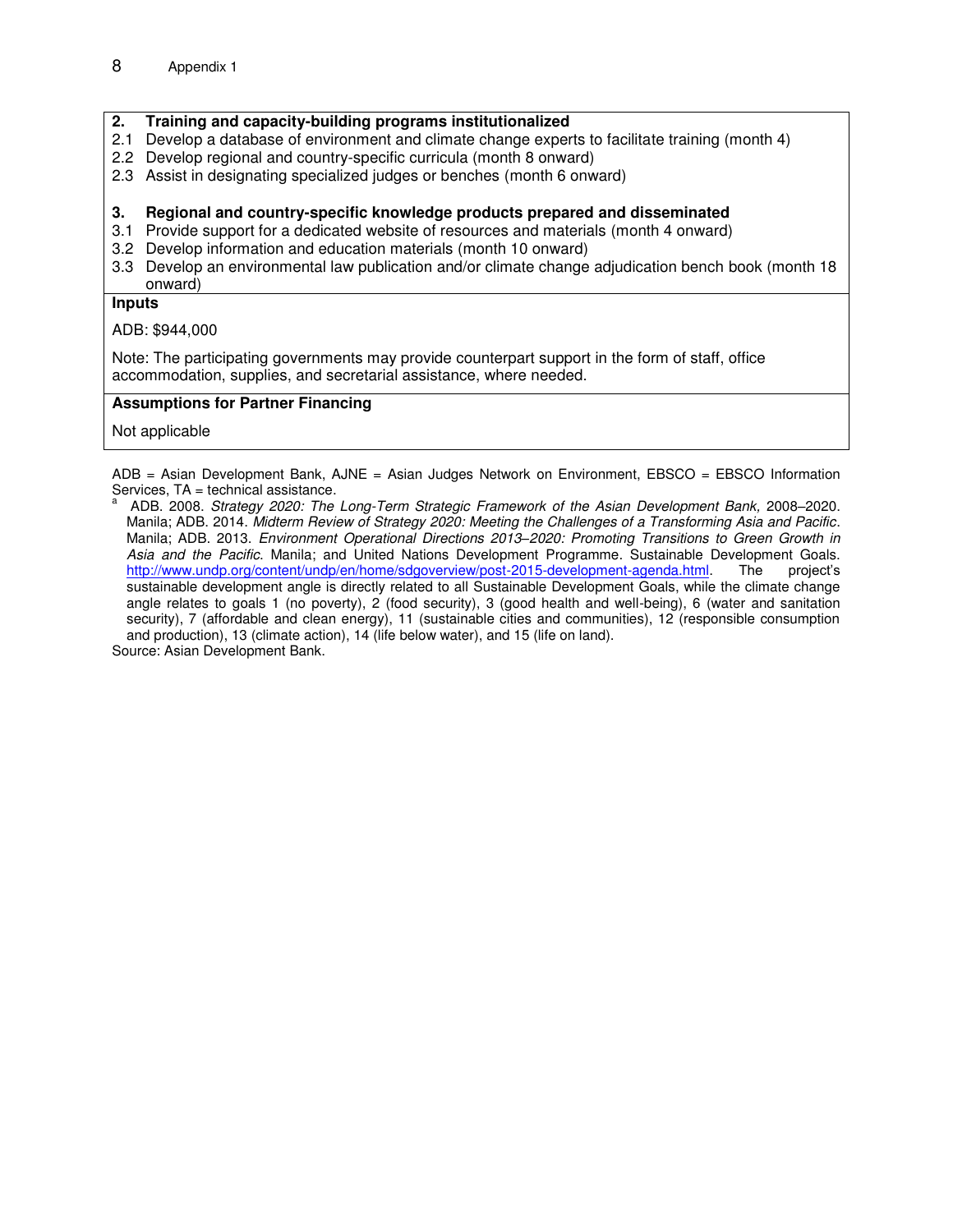#### **COST ESTIMATES AND FINANCING PLAN**

(\$'000)

| ιΨ ∪∪υ <i>ι</i><br><b>Item</b>                                    | Amount |  |  |  |
|-------------------------------------------------------------------|--------|--|--|--|
| Asian Development Bank <sup>a</sup>                               |        |  |  |  |
| Consultants                                                       |        |  |  |  |
| a. Remuneration and per diem                                      |        |  |  |  |
| International consultants                                         | 192.0  |  |  |  |
| National consultants<br>II.                                       | 182.2  |  |  |  |
| International and local travel<br>b.                              | 40.0   |  |  |  |
| 2. Training, seminars, and conferences <sup>b</sup>               |        |  |  |  |
| Facilitators<br>a.                                                | 30.0   |  |  |  |
| Training program<br>b.                                            | 320.0  |  |  |  |
| З.<br>Surveys                                                     | 30.0   |  |  |  |
| Miscellaneous administration and support costs <sup>c</sup><br>4. | 64.0   |  |  |  |
| 5.<br>Contingencies                                               | 85.8   |  |  |  |
| Total                                                             | 944.0  |  |  |  |

Note: The technical assistance is estimated to cost \$944,000, of which contributions from the Asian Development Bank (ADB) are presented in the table above. The participating governments may provide counterpart support in the form of counterpart staff, local communications, organization of workshops, office space for consultants, and other inkind contributions.<br><sup>a</sup> Einensed by ADI

 Financed by ADB's Technical Assistance Special Fund (TASF-V). b

 Includes travel of ADB staff as resource persons, and engagement of external resource persons. This will also include representation expenses in line with ADB (Budget, Personnel, and Management Systems Department; and Strategy and Policy Department). 2013. Use of Bank Resources: Regional Technical Assistance and Technical Assistance vs. Internal Administrative Expenses Budget. Memorandum. 26 June (internal). About three to six training programs, seminars, and conferences will be conducted, each with about 50–100 participants. Potential venues include Bhutan, Cambodia, India, and Nepal. Any advances will be liquated within 30 days from completion of the event.

cordicity count.<br>
Includes report preparation, publications, communications, translations, website maintenance, and other administrative expenses.

Source: Asian Development Bank estimates.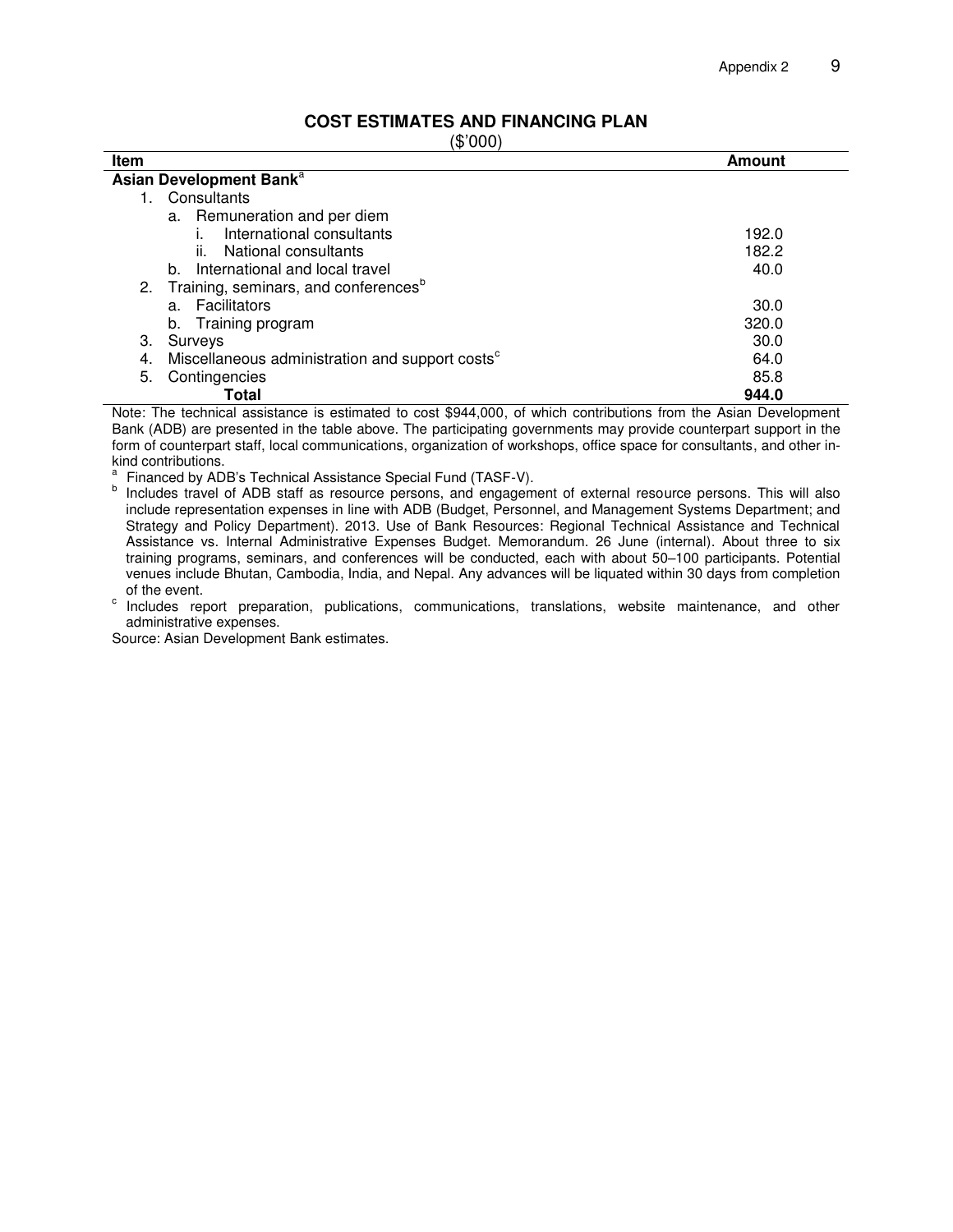## **OUTLINE TERMS OF REFERENCE FOR CONSULTANTS**

1. Consultants under the regional capacity development technical assistance (TA) will be selected following the Asian Development Bank (ADB) Guidelines on the Use of Consultants (2013, as amended from time to time). These terms of reference broadly describe consultants' tasks in relation to the implementation of activities under the outputs.

2. **Background**. The twin issues of environmental justice and climate change have risen in prominence from 2000 to 2010, especially with extreme weather events, intense heat waves, rising sea levels, and loss of wildlife and vegetation. Judges throughout the region realize that more disputes related to climate change will be brought before the courts as the effects and impacts of climate change intensify. They also know that they have little knowledge of the law, economics, science, and politics behind climate change, and that they need help in building their knowledge and capacity on these matters. Asian judiciaries have requested to institutionalize training and capacity-building programs on environmental justice and climate change because they recognize that climate change will be a global challenge for years to come.

## **A. Legal and Policy Specialist** (national, 12 person-months, intermittent)

3. **Qualifications**. The specialist should have a degree in law with at least 7 years of professional experience in law, justice, and development. Experience with the Association of Southeast Asian Nations (ASEAN), South Asian Association for Regional Cooperation (SAARC), and/or ADB's Pacific developing member countries (DMCs) will be preferred and considered an advantage. Experience in (i) developing and implementing capacity-building programs for judges and the legal profession; and (ii) researching, writing, and publishing ADB knowledge products is strongly preferred.

4. **Scope of work**. The specialist is expected to provide overall legal and policy support for the implementation of outputs 1–3.

- 5. **Detailed tasks.** The specialist will carry out the following tasks:
	- (i) provide expert support and assist with the management of regional activities, including by liaising with the judiciaries of and legal practitioners from participating countries and other relevant DMCs and development partners;
	- (ii) conduct extensive legal research on existing laws and policies related to international climate change and sustainable development for the guidance of TA activities;
	- (iii) provide expert support in drafting the agenda, declarations, session summaries, records of proceedings, and other materials relating to the regional conferences and meetings, in a format acceptable to the TA supervising unit (TASU) team leader;
	- (iv) provide research, writing, and editorial support for the knowledge products that may be published under the TA;
	- (v) liaise with ADB departments and resident missions on (a) the production and publication of knowledge products; (b) the fielding of missions; (c) the holding of meetings, workshops, and seminars; and (d) the conduct of TA-related miscellaneous tasks;
	- (vi) assist the TASU team leader in seeking approvals and no objections from ADB departments and from the governments of participating member countries;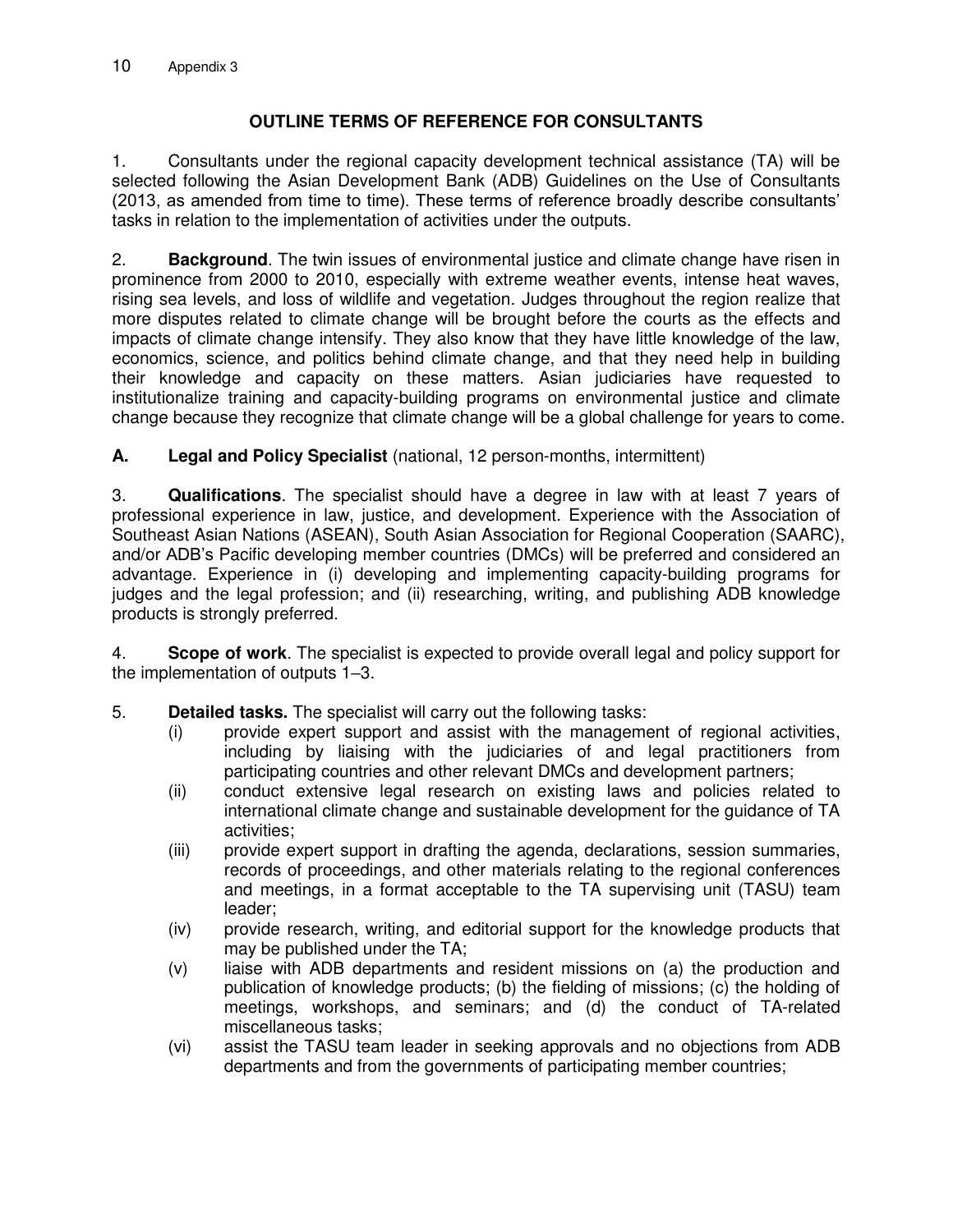- (vii) assist the TASU team leader in processing TA activities within ADB using ADB's processing and implementation policies, and facilitate the obtaining of requisite approvals by the TA team from ADB Management;
- (viii) participate in meetings with the TA team in Manila or any participating member country for the successful implementation of TA activities;
- (ix) assist the TA team in preparing the baseline report, midterm report, and TA completion report; and
- (x) perform other tasks reasonably related to achieve the TA outputs and outcomes.

#### **B. Project Management Specialist** (national, 12 person-months, intermittent)

6. **Qualifications**. The specialist should have a bachelor's degree with at least 5 years of professional experience in law, justice, and development. Experience with ASEAN, SAARC, and/or Pacific DMCs will be preferred and considered an advantage. The specialist is expected to provide overall project management support for administrative and financial requirements. Preference will be given to a candidate with experience working on ADB TA projects.

7. **Scope of work.** The specialist is expected to work with the TASU team leader in administering TA activities. In particular and in coordination with the legal and policy specialist and the international consultants, the project management specialist will assist in the organization and logistics of project activities and events, including training sessions and national, regional, and international conferences; and coordinate outputs and other deliverables for the TASU team leader.

#### 8. **Detailed tasks.** The project management specialist will carry out the following tasks:

- (i) provide logistical and administrative support for workshops and training in selected DMCs; and national, regional, and international conferences and events conducted under the TA;
- (ii) assist in the planning and implementation of TA-related project activities;
- (iii) assist in the preparation of communications related to TA activities;
- (iv) coordinate with selected DMCs, relevant ADB departments, resident missions, and other consultants for TA activities, as needed;
- (v) develop a filing system and database for easy monitoring of project-related activities; and
- (vi) perform other related duties as may be reasonably assigned by the TASU team leader.

**C. Capacity-Building Specialists** (4 national consultants, 3 person-months each, intermittent)

9. **Qualifications**. The specialists should have a bachelor's degree with at least 7 years of professional experience in law, justice, and development; and in training and capacity building. Experience with ASEAN, SAARC, and/or Pacific DMCs will be preferred and considered an advantage.

10. **Scope of work.** The specialists will assist in the conduct of in-country training and activities in select pilot countries.

11. **Detailed tasks.** In coordination with the international capacity-building specialist, the national capacity-building specialist will provide expert support and carry out the following tasks: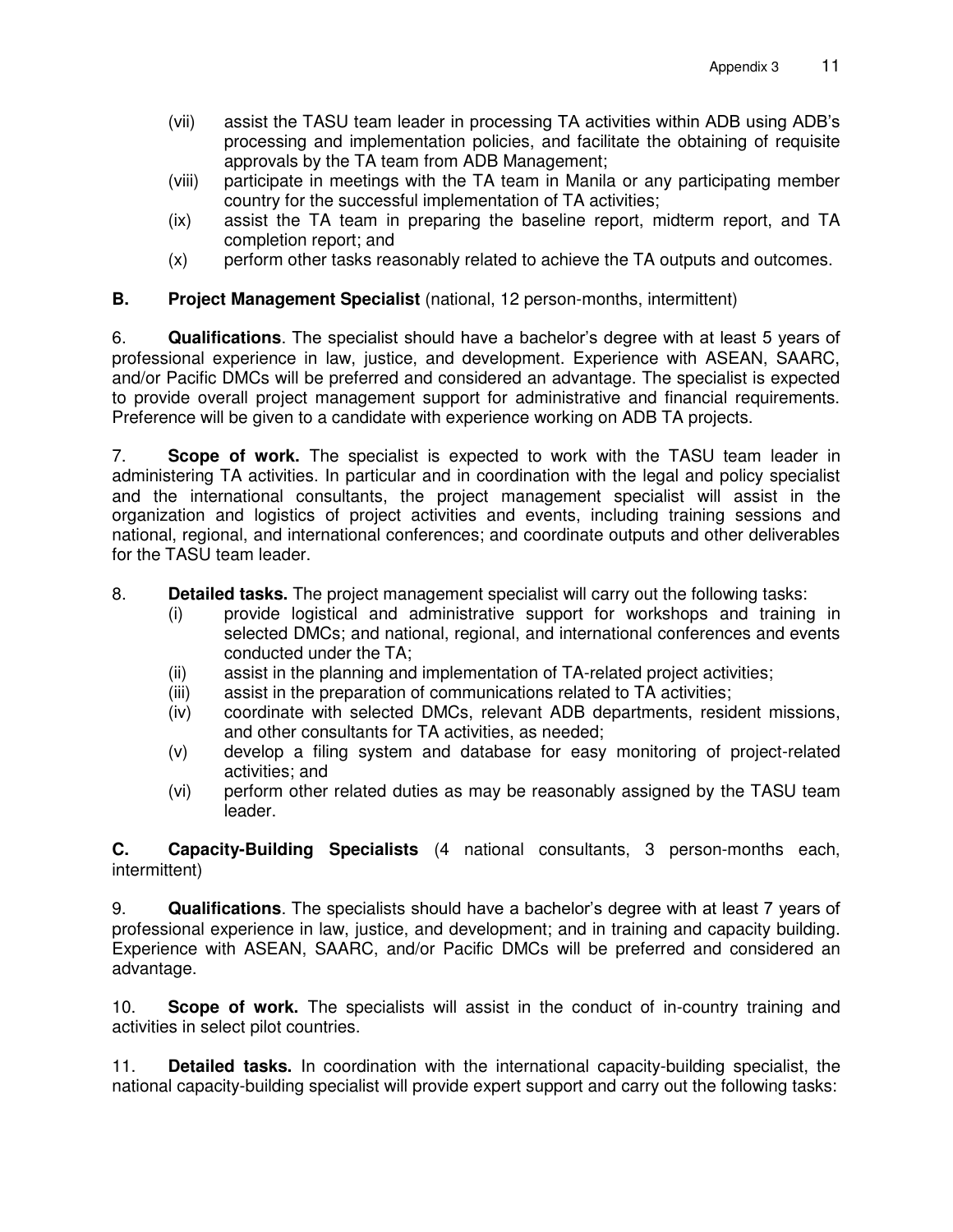- (i) conduct a needs assessment for judicial training in select pilot countries, with emphasis on (a) climate change and environmental law, (b) other sustainable development issues, and (c) how these fields of law disproportionately affect vulnerable groups;
- (ii) develop a training module on climate change, environmental law, and sustainable development issues for the judiciaries of select pilot countries, in consultation with the TASU team leader, other international and national consultants, courts in the selected jurisdictions, ADB, and other relevant stakeholders;
- (iii) provide inputs in the preparation of training materials and other related materials to be used in the workshops, events, and training sessions;
- (iv) plan, coordinate, and implement climate change, environmental law, sustainable development, and other TA-related workshops and/or training sessions for judges in select pilot countries, based on the module developed; and
- (v) perform other related tasks to achieve the TA outputs and outcomes.

## **D. Knowledge Management Specialist** (national, 12 person-months, intermittent)

12. **Qualifications**. The specialist should have a degree in law with at least 7 years of professional experience in law, justice, and development, particularly in climate change and sustainable development law. A postgraduate degree in law (e.g., Master of Laws) is strongly preferred and an advantage. Experience in (i) developing and implementing capacity-building programs for judges and the legal profession; and (ii) researching, writing, and publishing ADB knowledge products is strongly preferred. The specialist must have a strong background in research and writing, and must have excellent command of the English language. Experience with ASEAN, SAARC, and/or Pacific DMCs will be preferred and an advantage.

13. **Scope of work.** The specialist will assist in the preparation of (i) interregional, regional, and/or country-specific curricula; (ii) knowledge products; and (iii) training materials. As required by the TASU team leader, the specialist may also assist other consultants in the design and delivery of in-country training and activities in select pilot countries.

14. **Detailed tasks.** In coordination with the international knowledge management specialist, the national knowledge management specialist will provide expert support and carry out the following tasks:

- (i) provide legal research, writing, and editorial support for the climate change and sustainable development knowledge products that may be published under the TA;
- (ii) liaise with relevant ADB departments and resident missions on producing and publishing ADB knowledge products;
- (iii) assist in the preparation of interregional, regional, and/or country-specific curricula and training materials on climate change and sustainable development;
- (iv) assist other consultants in the design and delivery of in-country training and activities in select pilot countries, as required by the TA team leader; and
- (v) perform other related tasks to achieve the TA outputs and outcomes.

## **E. Knowledge Management Specialist** (international, 6 person-months, intermittent)

15. **Qualifications**. The specialist should have a degree in law or a related field with at least 10 years of professional experience in law, justice, and development, with particular expertise and experience in climate change and/or sustainable development law. Experience in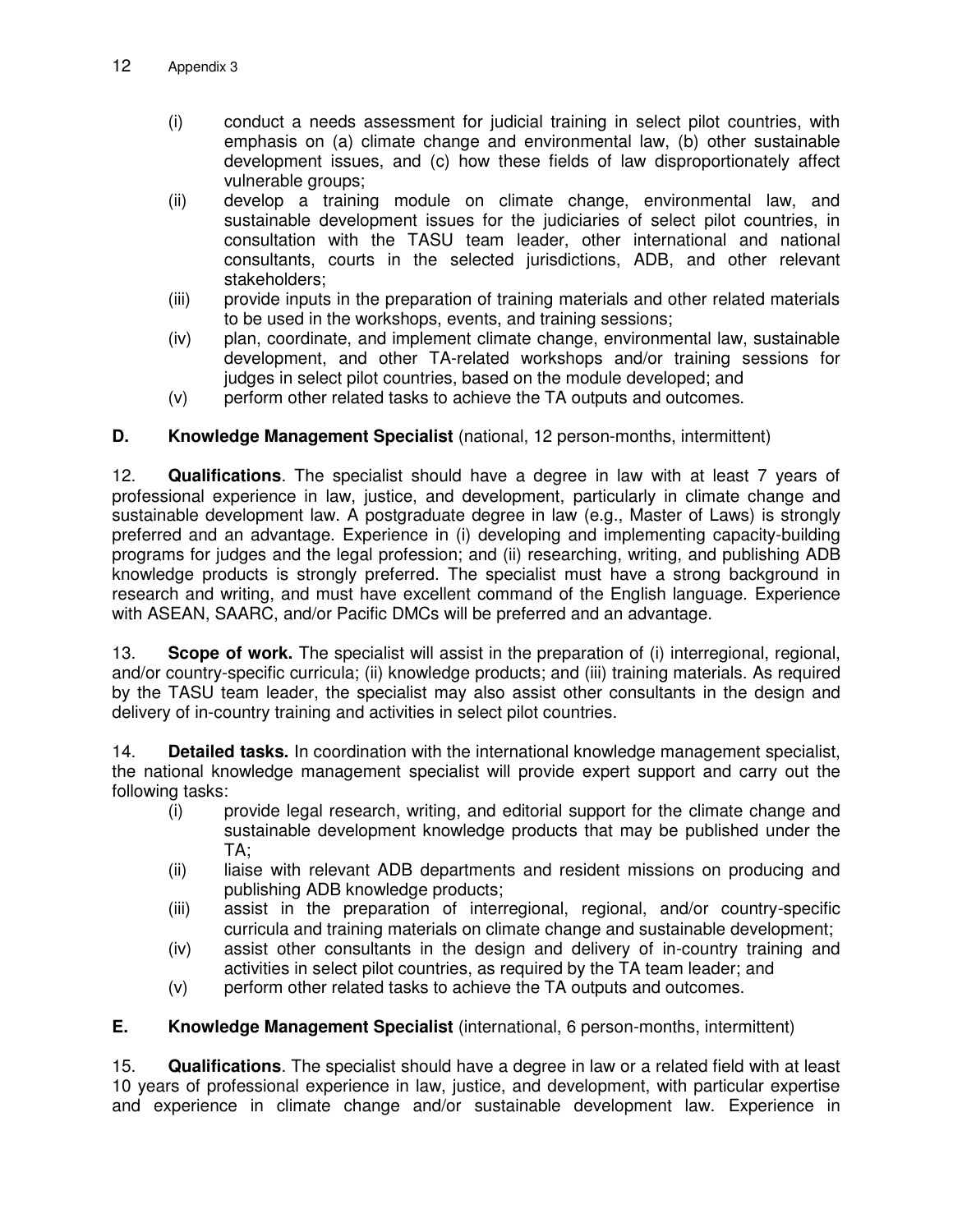(i) developing and implementing capacity-building programs for judges and the legal profession; and (ii) researching, writing, and publishing ADB knowledge products is strongly preferred. The specialist must have a strong background in research and writing, and must have excellent command of the English language. Experience with and extensive knowledge of ASEAN, SAARC, and/or Pacific DMCs will be preferred and an advantage.

16. **Scope of work.** The international specialist will lead the preparation of (i) interregional, regional, and/or country-specific curricula; (ii) knowledge products; and (iii) training materials. As required by the TASU team leader, the specialist may also assist other consultants in the design and delivery of in-country training and activities in select pilot countries.

17. **Detailed tasks.** The specialist will provide expert support and carry out the following tasks:

- (i) provide legal research, writing, and editorial support for the climate change and sustainable development knowledge products that may be published under the TA;
- (ii) liaise with relevant ADB departments and resident missions on producing and publishing ADB knowledge products;
- (iii) prepare interregional, regional, and/or country-specific curricula and training materials on climate change and sustainable development, in consultation with the TASU team leader, other international and national consultants, courts in select pilot countries, ADB, and other relevant stakeholders;
- (iv) assist other consultants in the design and delivery of in-country training and activities in select pilot countries, as required by the TASU team leader; and
- (v) perform other related tasks to achieve the TA outputs and outcomes.

# **F. Capacity Development Specialist** (international, 6 person-months, intermittent)

18. **Qualifications**. The specialist should have a degree in law or a related field with at least 10 years of professional experience in law, justice, and development, with particular expertise and experience in climate change law and in the conduct of capacity-building programs and activities for judges and the legal profession. Experience with and extensive knowledge of ASEAN, SAARC, and/or Pacific DMCs will be preferred and an advantage.

19. **Scope of work.** The international specialist will lead the conduct of in-country and regional workshops and training programs.

20. **Detailed tasks.** The specialist will provide expert support and carry out the following tasks:

- (i) conduct a needs assessment for judicial training in Asia, with emphasis on (a) climate change and environmental law, (b) other sustainable development issues, and (c) how these fields of law disproportionately affect vulnerable groups;
- (ii) coordinate the development of training modules on climate change, environmental law, and sustainable development issues for the judiciaries of select pilot countries, in consultation with the TASU team leader, other international and national consultants, courts in the selected jurisdictions, ADB, and other relevant stakeholders;
- (iii) supervise and coordinate the work of national capacity development specialists in the select pilot countries;
- (iv) provide inputs in the preparation of training materials and other related materials to be used in the workshops, events, and training sessions;